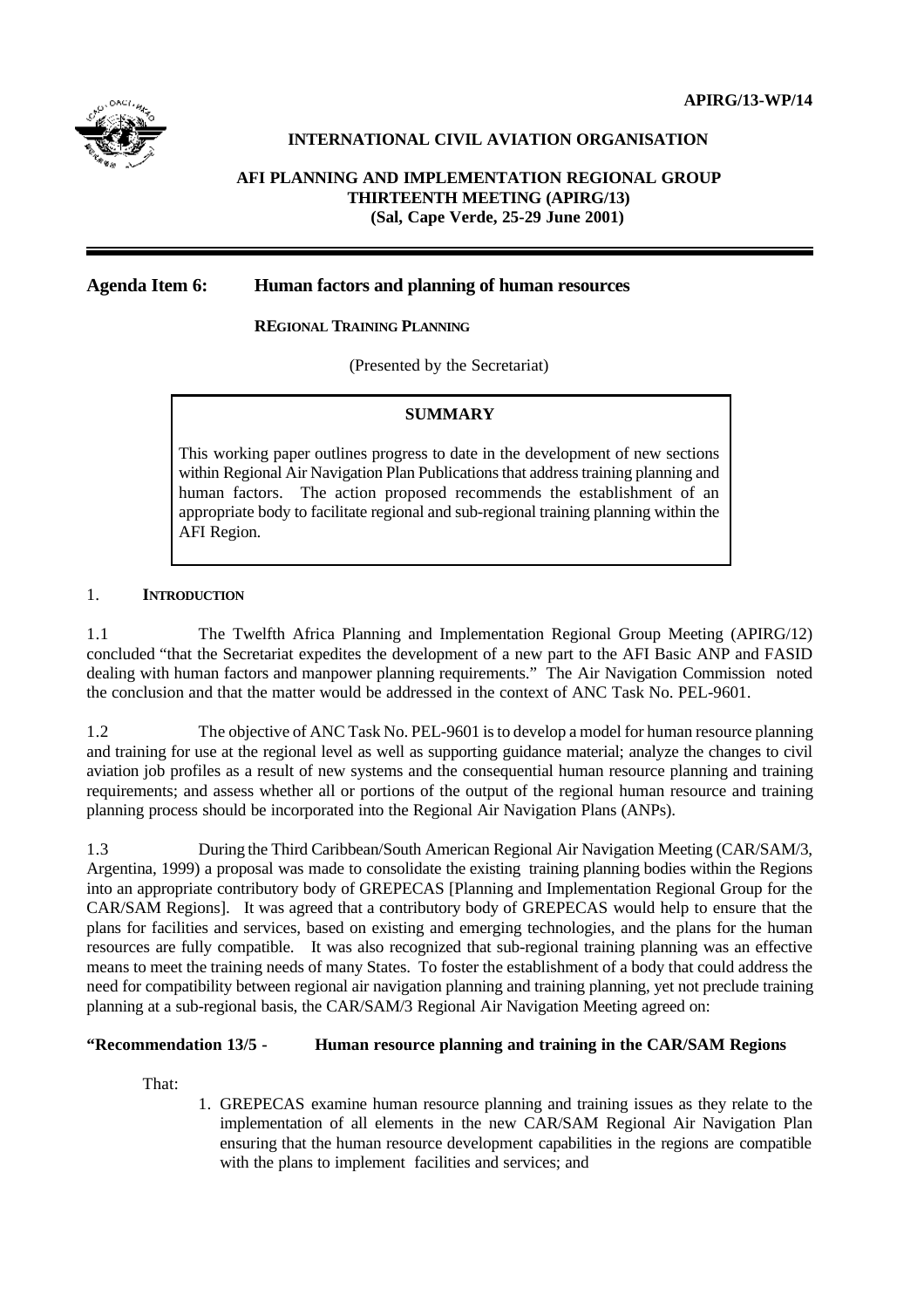2. States in the CAR/SAM Regions involve their civil aviation training and human resource planning professionals in the activities of GREPECAS related to training and human resource planning."

#### 2. **DISCUSSION**

2.1 The CAR/SAM/3 RAN Meeting reviewed the Introduction, Parts I and II of the Basic Air Navigation Plan and included a section on the regional training planning concept under General Planning Aspects (GEN). On 8 December 1999, the Council (158/13) approved the changes and the Basic Air Navigation Plan for the CAR/SAM Regions became the first ANP Publication with a regional training planning section. While the decision has not yet been made to incorporate a "training plan" in the ANP, the new training section of the ANP lays the framework for regional training planning within the CAR/SAM Regions. Guidance concerning human factors was also added to the CAR/SAM Basic Air Navigation Plan and approved by Council. Regional training planning and human factors concepts have now been integrated into the AFI Basic ANP.

2.2 The steps that could form the basis of a regional or sub-regional training planning process were also presented to the CAR/SAM/3 Regional Air Navigation Meeting. The meeting agreed that a quantitative approach to training planning would help to ensure that the training needed is available. This approach would provide a means to accurately determine the number of training centres within a region or sub-region that are needed to provide specialized types of training that individual States cannot justify based on their national training needs alone. At the same time this approach could help to distribute regional training activities among more training centres. However, it was also agreed that the process would need to be refined by the Planning and Implementation Regional Group.

2.3 Subsequently, the Ninth Caribbean and South American Planning and Implementation Group (GREPECAS/9) met during August 2000 (Brazil) to consider, inter alia, the recommendations of the CAR/SAM/3 RAN Meeting. As a part of an overall restructuring of GREPECAS, the meeting agreed to form a human resources sub-group as a part of its new structure.

### **3. Conclusions**

3.1 Integrating the existing regional air navigation planning process and training planning within ICAO Regions represents a new initiative and challenge for the international civil aviation community. A framework and associated planning tables were developed to facilitate the process and are presented in Information Paper xx. The framework and tables are intended only as models. The model will require adaptation by each region to meet specific regional needs. An appropriate body should be established within each region to adapt the regional training planning model, as required, and to develop regional training plans that will ensure that the human resource development capabilities within a region are compatible with the plans to implement facilities and services.

3.2 Based on the results of regional training planning within ICAO Regions and recommendations of the Planning and Implementation Regional Groups, the Air Navigation Commission will determine if technical merit exists to integrate the training plans into the ANP Publications and to expand this approach to additional ICAO regions.

#### 4. **ACTION BY THE MEETING**

### 4.1 The meeting is invited to: